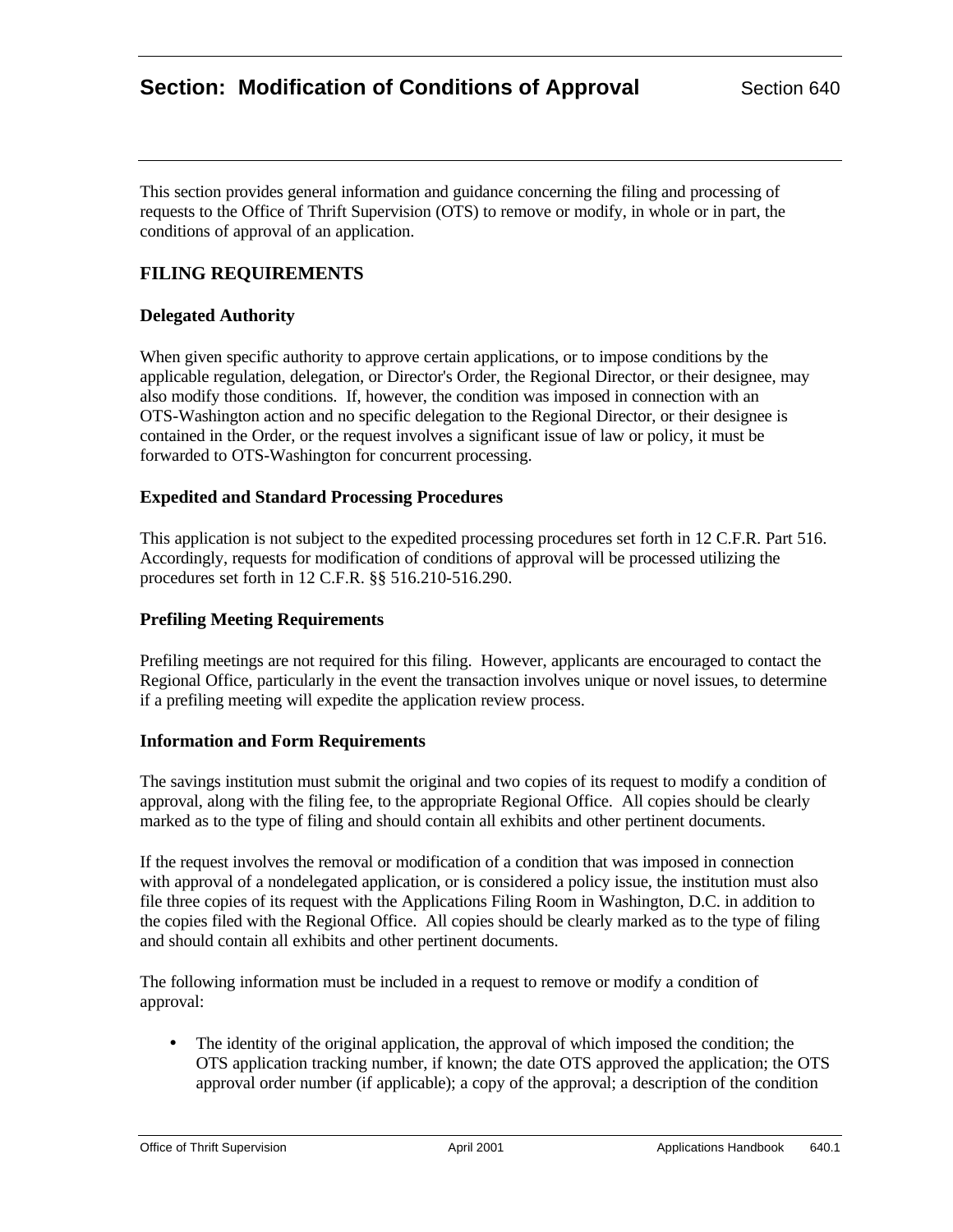or conditions that the institution wishes to have modified; and the proposed language of any modified condition requested;

- A certified copy of the board of directors' resolution authorizing filing the application for modification;
- The reason(s) for requesting the modification, including the advantage to the institution and any apparent regulatory or policy considerations; and
- If the requested modification will have any impact upon the savings institution's financial condition and operations, the effect should be described and appropriate pro forma financial information and projections provided for a three-year period.

## **Confidentiality**

The applicant must submit in writing, concurrently with the submission of the application, any requests to keep specific portions of the application confidential. In accordance with the Freedom of Information Act, the request should discuss the justification for the requested treatment and should specifically demonstrate the harm (e.g., to competitive position, invasion of privacy) that would result from the public release of information. OTS will not treat as confidential the portion of an application describing the plan to meet the Community Reinvestment Act objectives.

Information for which confidential treatment is requested should be: (i) specifically identified in the public portion of the application by reference to the confidential section; (ii) separately bound; and (iii) labeled "confidential." The applicant should follow these same procedures when filing supplemental information to the application. OTS will determine whether information designated as confidential must be made available to the public under the Freedom of Information Act. OTS will advise the applicant before it makes information designated as confidential available to the public.

### **REVIEW GUIDELINES**

#### **Processing Procedures and Time Frames**

As indicated, if this application does not qualify for processing under delegated authority, then it will be processed concurrently with OTS-Washington staff. As a general matter, correspondence from OTS regarding applications will be transmitted from OTS-Washington.

Within five business days of receipt of the application and the application fee, the Regional Office must notify the applicant of the application's receipt. The appropriate application fee must accompany each application in order for it to be considered filed. The application will not be considered filed until received by both OTS-Washington and the Regional Office.

Within five business days of receipt of the application, the Regional Office will begin its background investigations on individuals who were required to submit such information in connection with the application. Upon receipt of the application, the Regional Office must forward all FBI Fingerprint Cards to OTS-Washington for processing. The background investigations should include, at a minimum, a search of the applicants in the Westlaw and CIIS databases. If appropriate, the review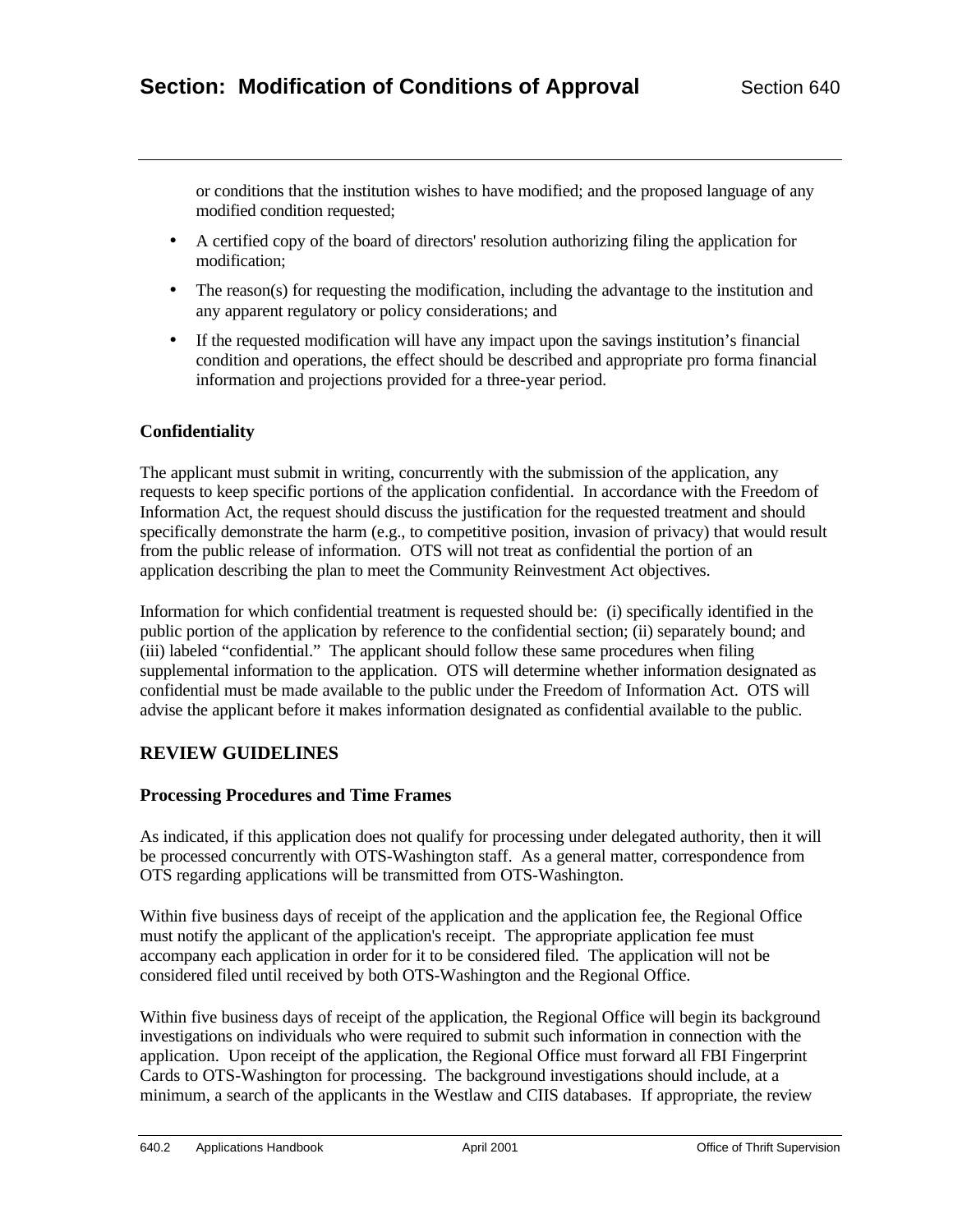may also require OTS to contact other regulatory agencies to seek additional comments on the applicants. This review may also require OTS to request examination reports from another agency. For applications involving insurance companies, the Insurance Risk Management Specialist in OTS-Washington should be contacted to conduct a review of the insurer. All issues that are disclosed in the background check must be addressed directly with the individual. Results of all background checks should be addressed in the Regional Office's digest.

If the application involves specialty areas, such as trust activities or CRA issues, OTS-Washington must provide a copy of the application to the corresponding OTS-Washington specialist.

Within 30 calendar days of receipt of a properly submitted application, OTS shall take the following actions.

- Deem the application complete;
- Request, in writing, any additional information necessary to deem the application complete; or
- Decline to further process the application if it is deemed by OTS to be materially deficient and/or substantially incomplete.

Failure by OTS to act within 30 calendar days of receipt of the application for processing shall result in the filed application being deemed complete, commencing the period for review.

OTS must timely review all requests for a waiver of an application requirement that certain information be supplied. Unless OTS requests, in writing, additional information about the waiver request, or denies the waiver request, the waiver request shall be deemed granted.

If additional information is requested, a response must be submitted within 30 calendar days of the letter requesting such information. The applicant may, in writing, request a brief extension of the 30-calendar day period for responding to a request for additional information, prior to the expiration of the 30-calendar day time period. OTS, at its option, may grant the applicant a limited extension of time in writing. Failure to respond to a written request for additional information within 30 calendar days of such request may be deemed to constitute withdrawal of the application or may be treated as grounds for denial or disapproval of the application.

After the timely filing of additional information in response to any initial or subsequent request by OTS for additional information, OTS has 15 calendar days to review the additional information for completeness or appropriateness and take one of the following actions:

- Request, in writing, any additional information necessary to deem the application complete;
- Deem the application complete; or
- Decline to further process the application if it is deemed by OTS to be materially deficient and/or substantially incomplete.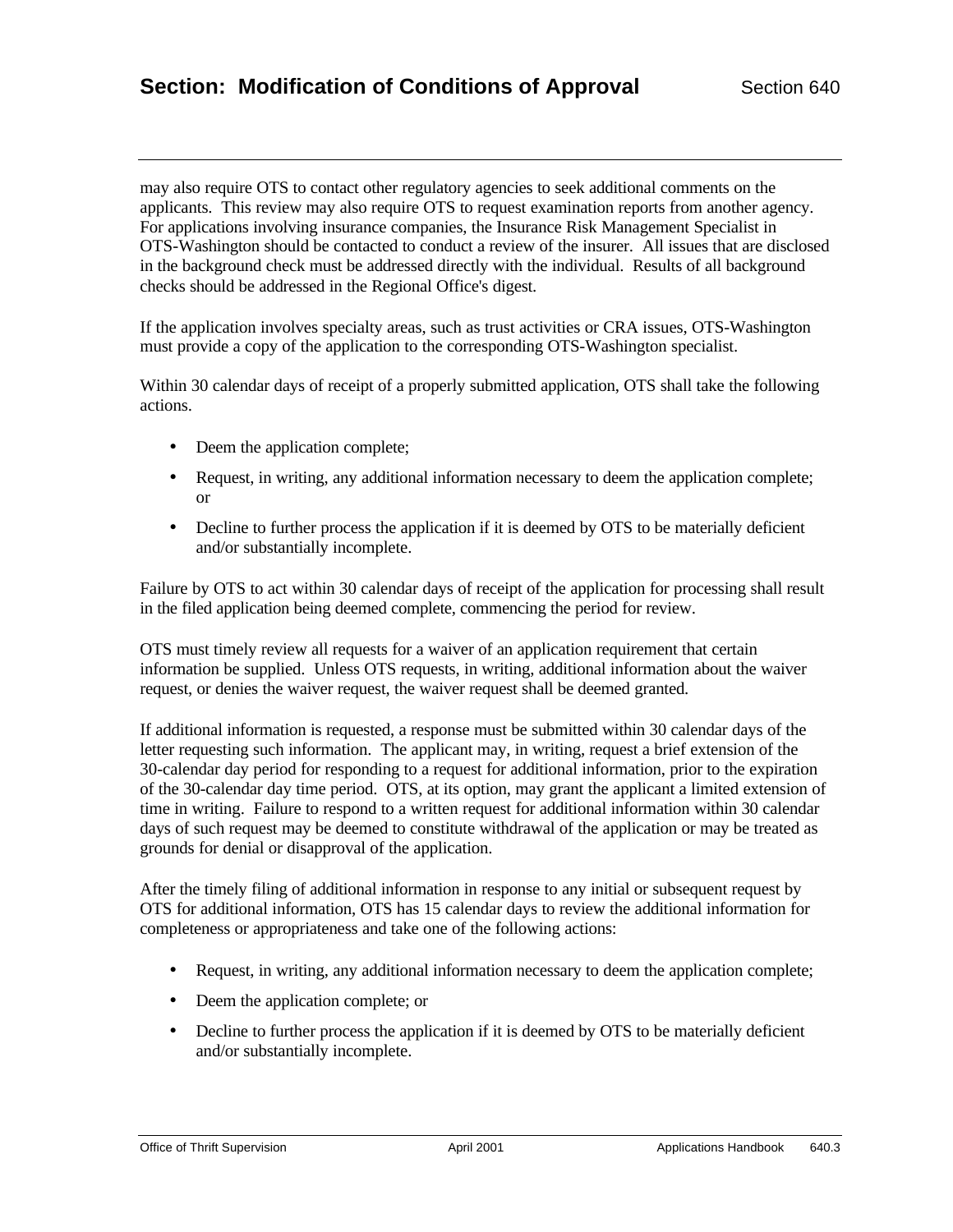The 15-day review period commences when the OTS receives a response that purports to respond to all questions in the information request. OTS may extend the 15-day review period for an additional 15 calendar days, if OTS requires the additional time to review the response. OTS will notify the applicant that it has extended the period before the end of the initial 15-day period.

Failure by OTS to act within 15 calendar days of receipt of the additional information shall result in the filed application being deemed complete, commencing the period for review.

For transactions involving combinations with existing operating institutions or a contribution of assets (companies, loans, receivables, etc.) to the de novo charter, OTS may elect to conduct an eligibility examination during the review process. OTS will not deem an application complete until it concludes the examination. In addition, OTS may request additional information as a result of the eligibility examination, and the applicant must submit a response in accordance with the time frames set forth in this section.

Once the application has been deemed complete, there is a 60-calendar day review period during which time OTS will take into consideration all factors present in the application and render a decision thereon. If, upon expiration of the 60-day review period, assuming no extension has been granted, OTS has failed to act, the application is deemed approved automatically, and the applicant may thereafter consummate the transaction. If multiple applications are submitted in connection with one transaction, the applicable review period for all applications is the review period for the application with the longest review period, subject to statutory review periods.

During the review period, OTS may request additional information if the information is necessary to resolve or clarify the issues presented in the application. OTS may also notify the applicant that the application is incomplete and require that the applicant submit additional information to complete the application. The review period can be extended an additional 30 calendar days if OTS determines that additional time will be required to analyze the proposed transaction. In such cases, OTS must notify an applicant prior to the expiration of the period for review. In situations in which an application presents a significant issue of law or policy, OTS may extend the applicable period for review of such application beyond the time period for review. In these cases, written notice must be provided to an applicant no later than the expiration of the time period.

Under 12 C.F.R. § 516.290, if OTS has not acted on a pending application within two calendar years after the filing date, OTS may deem the application withdrawn unless it is determined that the applicant is actively pursuing a final determination on the application. Applications that are subject to this withdrawal provision are those that have failed to timely take action such as filing required additional information, or OTS has suspended processing of an application based on circumstances that are, in whole or in part, within the applicant's control and have failed to take reasonable steps to resolve these circumstances.

For purposes of calculating processing time frames, OTS does not include the day of the act or event, in determining the date the time period commences. In determining the conclusion of a time period, when the last day of the time period is a Saturday, Sunday, or a Federal holiday, the last day will become the next day that is not a Saturday, Sunday, or Federal holiday.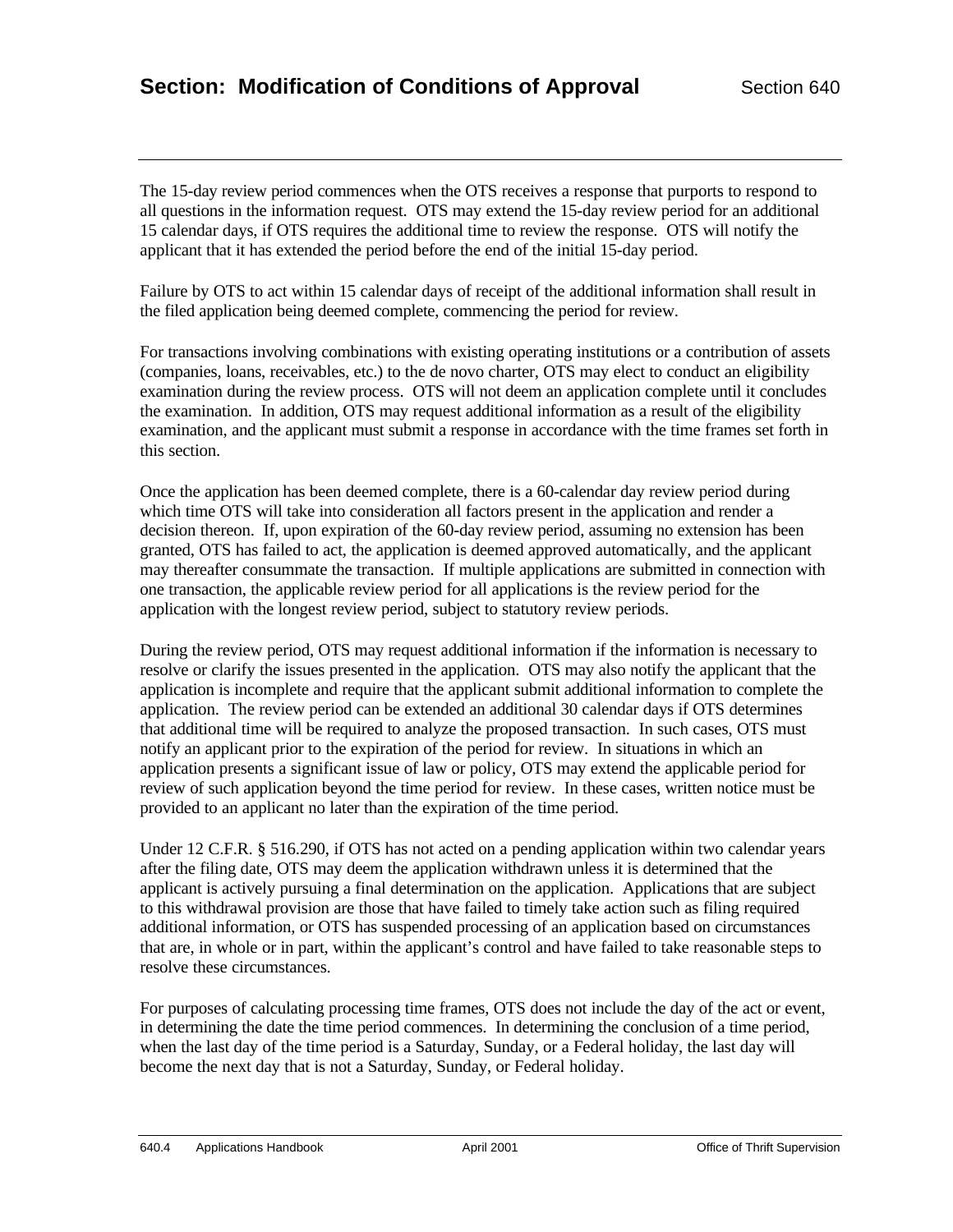## **Decision Guidelines**

The evaluation of a request to remove or modify a condition of approval should focus on the initial purpose of the condition, and whether approval of the request would affect the safe and sound operation of the institution, or significantly affect OTS's ability to monitor its operations. Consideration should also be given to OTS's current practice in imposing the condition in similar circumstances, and whether denial of the request would materially burden the institution. When acting upon a request for modification, OTS should consider the following factors:

- What was the intent of the condition as originally imposed? Was it a standard condition or a special purpose condition?
- If the condition was deemed to be a "standard" condition at the time it was imposed, has there been a subsequent change in the regulations or in OTS policy such that the condition is no longer routinely imposed?
- Is there a continuing need for the condition, and would modification or removal of the condition present any regulatory or policy implications?
- Can the activity that the condition was intended to control be sufficiently monitored through other means?
- How long has the condition been in effect and what has been the applicant's record of compliance?
- Does continued compliance with the condition impose an undue burden on the applicant or otherwise unnecessarily restrict operations in the current environment?

## **Conditions**

Requests for modification of conditions of approval are not subject to standard approval conditions. OTS may condition its approval of these requests to include nonstandard conditions. If such nonstandard conditions are utilized, the Regional Office's digest must include appropriate justification for imposing such conditions.

NOTE: Any nonstandard conditions incorporated into the approval letter must be summarized in the National Applications Tracking System record for the application.

## **RECORDKEEPING REQUIREMENTS**

OTS is required to consolidate all correspondence related to the processing of the notice or application into a file copy to be sent to a central file. Both the Regional Office and OTS-Washington will maintain a separate file copy for nondelegated filings. The file copy must include a copy of the original filing including all exhibits, all amendments, all internal and external correspondence between interested parties, all documentation associated with the review and analysis of the filing, and all decision, recommendation memorandum, and compliance material. The file copy must be organized and separated into public and confidential material, and clearly identified as such. The public and confidential sections must be arranged in chronological order.